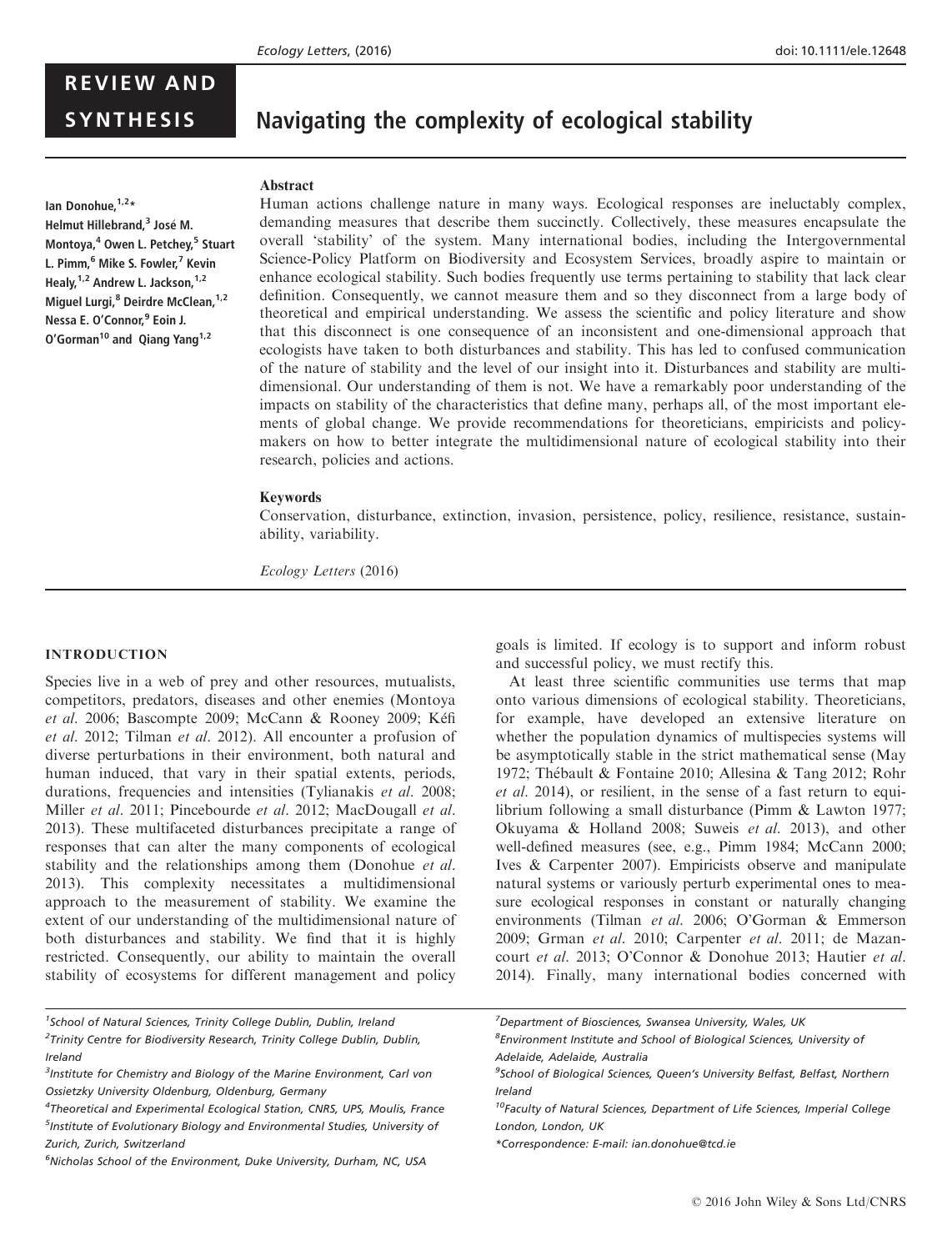environmental conservation aspire to maintain, protect and sustain nature and avoid altering and degrading it, all for informing decision makers and aspiring to enrich people's lives and well-being (Mace 2014; Díaz et al. 2015; Lu et al. 2015).

We explore whether the associated three scientific literatures engage each other in using the same terms and employ the same meanings for them when they do. In general, they do not. We must remedy this. International bodies need terms that are simple and flexible, but surely not to the point of being meaningless. Theory cannot advance usefully in isolation from tests of it (Scheiner 2013), and theory, experiment and observation must sensibly inform decision makers at all levels. Most importantly, the multidimensional complexity of natural responses to environmental change needs to be recognised by all communities, both separately and collectively.

We suggest solutions to help achieve these goals. For theoreticians, we provide suggestions on where to focus future research to incorporate the sort of complexities commonly encountered in natural systems. Empiricists will find useful our summary of the methodologies developed so far to study the different facets of ecological stability and our recommendations for better assessing stability in collaboration with theoreticians and policymakers. Finally, we provide suggestions for environmental policymakers on how to develop and frame objectives and targets that are not only relevant for policy but also at the same time facilitate much closer links with the supporting, and evolving, science.

## THE MULTIFACETED NATURE OF DISTURBANCES AND ECOLOGICAL RESPONSES

Disturbances are changes in the biotic or abiotic environment that alter the structure and dynamics of ecosystems. Although they occur at a variety of scales and vary in their direct and indirect effects on species, all disturbances comprise four key properties; their magnitude, their duration, their frequency and how they change over space and time (Sousa 1984; Benedetti-Cecchi 2003; García Molinos & Donohue 2011; Pincebourde et al. 2012; Tamburello et al. 2013). The magnitude of a disturbance is defined by how much the aspect of environmental change departs from its undisturbed state (i.e. 'a measure of the strength of the disturbing force'; Sousa 1984). A minor storm vs. a once in 100-year hurricane is an example of disturbances that vary in magnitude. Their duration refers to a continuum with instantaneous pulses – short, sharp shocks – and sustained presses – constant, long-term change – at the ends of the spectrum (Fig. 1a). A discrete pollution event, such as a chemical spill, is a pulse, and the extinction of a species from an ecosystem is a press. Theoreticians focus primarily on one of these two extremes of the duration gradient (Ives & Carpenter 2007). Empiricists sometimes refer to these extremes as acute and chronic disturbances, respectively.

Natural disturbance regimes are clearly more complicated than this. Changes in the magnitude, duration and frequency of disturbances over time or in space can combine to give disturbances directionality (Fig. 1b). Directionality measures the trajectory of change, which can be highly dynamic and variable in terms of its mean and variance. Both can elicit distinct

ecological responses (Bertocci et al. 2005; Benedetti-Cecchi et al. 2006; García Molinos & Donohue 2010, 2011; Pincebourde et al. 2012; Mrowicki et al. 2016). Many of the most globally important disturbances in nature are of this kind (Fig. 1c). Therefore, although a focus on pure pulse or press disturbances provides some important insight into mechanisms that can underpin biological responses to disturbances, the relevance of this to predicting responses to real disturbances in the natural world may be limited.

Whereas the multifaceted nature of disturbances creates a problem for assessing, understanding and predicting how ecological systems respond (García Molinos & Donohue 2010; Mrowicki *et al.* 2016), the ecological responses themselves are also complex. Ecological stability is a multidimensional concept that tries to capture the different aspects of the dynamics of the system and its response to perturbations. Pimm (1984) reviewed five components of ecological stability that are in common use. Asymptotic stability is a binary measure describing whether a system returns asymptotically to its equilibrium following small disturbances away from it. One measures variability, the inverse of stability, as the coefficient of variation of a variable over time or across space. Persistence is the length of time a system maintains the same state before it changes in some defined way. It is often used as a measure of the susceptibility of systems to invasion by new species or the loss of native species. Resistance is a dimensionless ratio of some system variable measured after, compared to before, some perturbation. Resilience is the rate at which a system returns to its equilibrium, often measured as its reciprocal, the return time for the disturbance to decay to some specific fraction of its initial value. Systems with shorter (faster) return times are more resilient than those that recover more slowly. Holling (1973) introduced another definition of resilience that is currently in common use, particularly in policy fora (Walker et al. 2004; Hodgson et al. 2015). It 'is a measure of the persistence of systems and of their ability to absorb change and disturbance and still maintain the same relationships between populations or state variables'. This definition is multidimensional. It integrates persistence, resistance and the existence of local asymptotic stability at multiple equilibria. It has come to mean whether or not a system returns to its former equilibrium following disturbance or moves to another one. This idea may be expanded further to compare systems in terms of what range of disturbances a system can withstand before being shifted to a new equilibrium (Ives & Carpenter 2007). If there is a limit beyond which a system cannot return directly to its former state, this is termed a tipping point.

The different components of stability are all based in some way on the composition, function and dynamics of communities. They are unlikely to be independent. Furthermore, the strength and even the nature of relationships among stability components can change when communities are disturbed in different ways (Donohue et al. 2013). This complexity has critical implications for our understanding of the impacts of disturbances on ecosystems. It means that restricting our focus to single measures of stability in isolation, or to amalgamated ones such as Holling's resilience, when they are used to reduce the multidimensional complexity of stability to a single dimension and its measurement to a single number, risks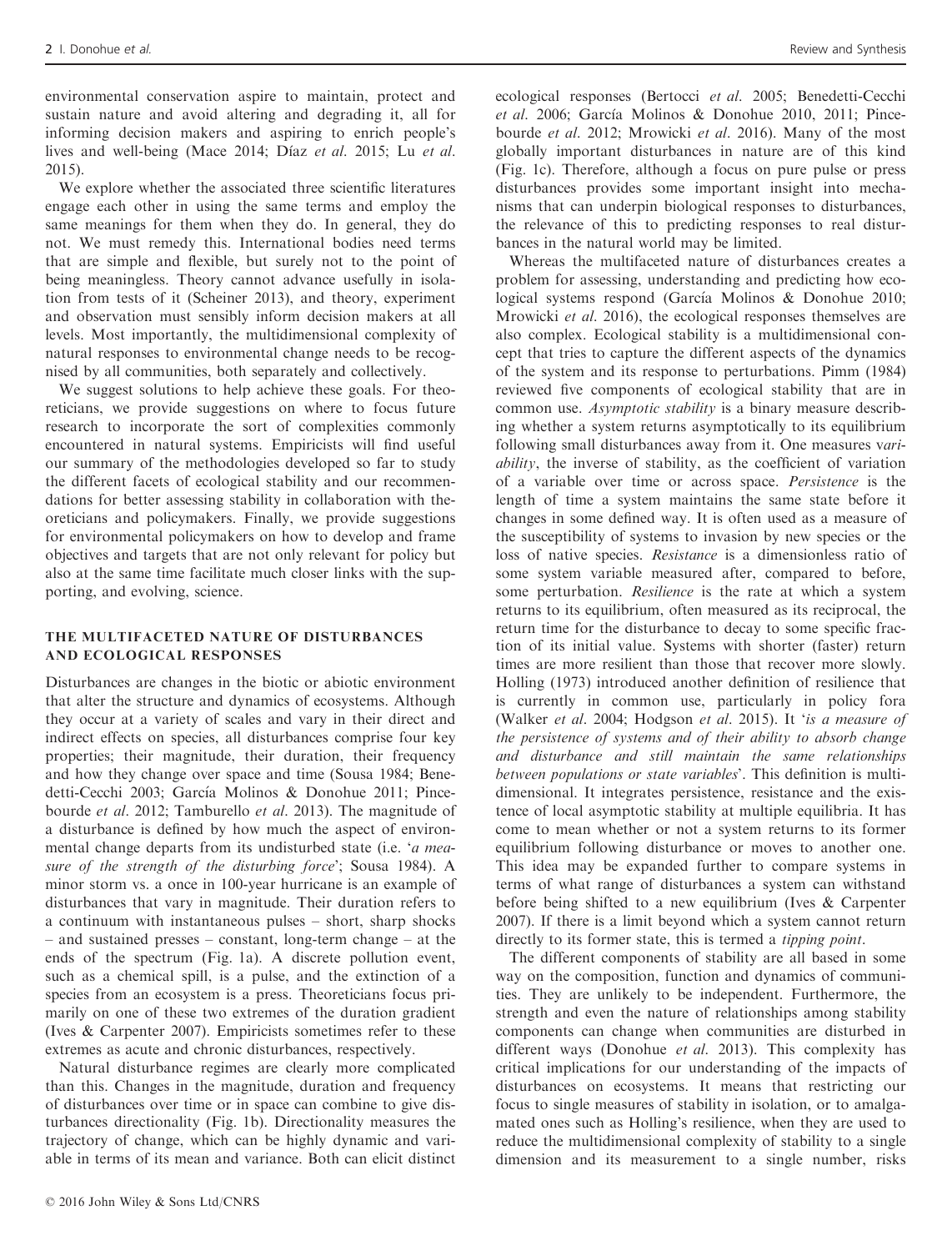

Figure 1 Conceptual summary of multifaceted disturbances. Characterisation of pure pulse and press disturbances (a) that are the focus of most theoretical and experimental studies, and an intermediate multiple pulse form of disturbance (dotted blue line) that is also studied frequently, mostly in the form of natural environmental fluctuations in observational studies. Most disturbances are, however, neither pulse nor press and instead change in magnitude over time (b), frequently with shifting mean and variance components. We lack theory and have very limited empirical evidence on the impacts of these directional aspects of disturbances on ecological stability, yet they represent many of the most important and widespread aspects of human impacts (c).

significantly underestimating the impacts of perturbations. It also risks incomplete understanding of the mechanisms that underpin the overall stability of ecosystems. The multidimensionality of ecological responses demands explicit multidimensional measurement of both disturbances and stability.

The definitions of the various components of stability all come with underlying assumptions about the nature of ecosystems and the disturbances that affect them. Measures of variability, for example, commonly assume the presence of stationary fluctuations [i.e. without an underlying directional trend (Tilman et al. 2006; Loreau & de Mazancourt 2013)]. The ecological definitions of resilience (Quinlan et al. 2016) argue for different worldviews, one where a single equilibrium dominates, the other where two or more equilibrium domains are possible, with tipping points between them. The Aichi Targets (UN 2010) that consider 'safe ecological limits' may invoke the latter view, as do related concepts, such as planetary boundaries, that are the subject of considerable debate (Box 1). Other definitions may read into a simpler notion of, for example, preventing overexploitation. Irrespective of definitions, theoretical studies of stability are generally based on the dynamics of communities at, or very close to, some form of equilibrial state. Given the highly dynamic nature of the natural world and the strong directionality of many elements of global change, this limits the applicability of existing theory to the real world and creates significant challenges for empiricists trying to test its predictions.

# WHAT DO ECOLOGISTS MEASURE?

To understand the differences in what theoreticians and empiricists study, we surveyed three high-impact multidisciplinary journals and four leading general ecology journals: Nature, Science, PNAS, Ecology Letters, Ecology, Oikos and American Naturalist. Using relevant search terms ('ecolog\*stability'; 'ecolog\*resilience'; 'ecolog\*resistance'; 'stability and diversity'), this yielded 894 papers, 354 of which measured ecological stability in one or more ways. About half of these studies were purely theoretical, the other half empirical. Of the latter, there were nearly equal proportions of experimental and observational studies. Only 4% of studies combined both theory and empirical measurement.

In our survey, 93% of theoretical studies and 85% of experimental and observational studies focus on a single facet of stability (Fig. 2a). Some 83% of theoretical studies and 80% of experimental and observational studies also focus on only a single disturbance component (Fig. 2b). This demonstrates a restricted, largely one-dimensional, perspective. It means that we have little understanding of either the multidimensional nature of ecological stability or the correspondence of different components of stability to different types of perturbations.

There is also a significant disjoint between theoretical and empirical approaches to, and understanding of, ecological stability. The majority (57%) of theoretical studies focus on asymptotic stability, whereas experimental (61%) and observational (72%) studies concentrate primarily on variability (Fig. 3a). In contrast, asymptotic stability comprises the focus of only 4% of empirical studies, whereas only 18% of theoretical studies quantified variability. Only a small minority of studies, either theoretical or empirical, examine persistence  $(10\% \text{ of studies})$ , resilience  $(7\%)$  or resistance  $(7\%)$ . Within these latter three measures, there are notable differences. Theoretical studies most often examine persistence, resilience and a particular measure of resistance called robustness – the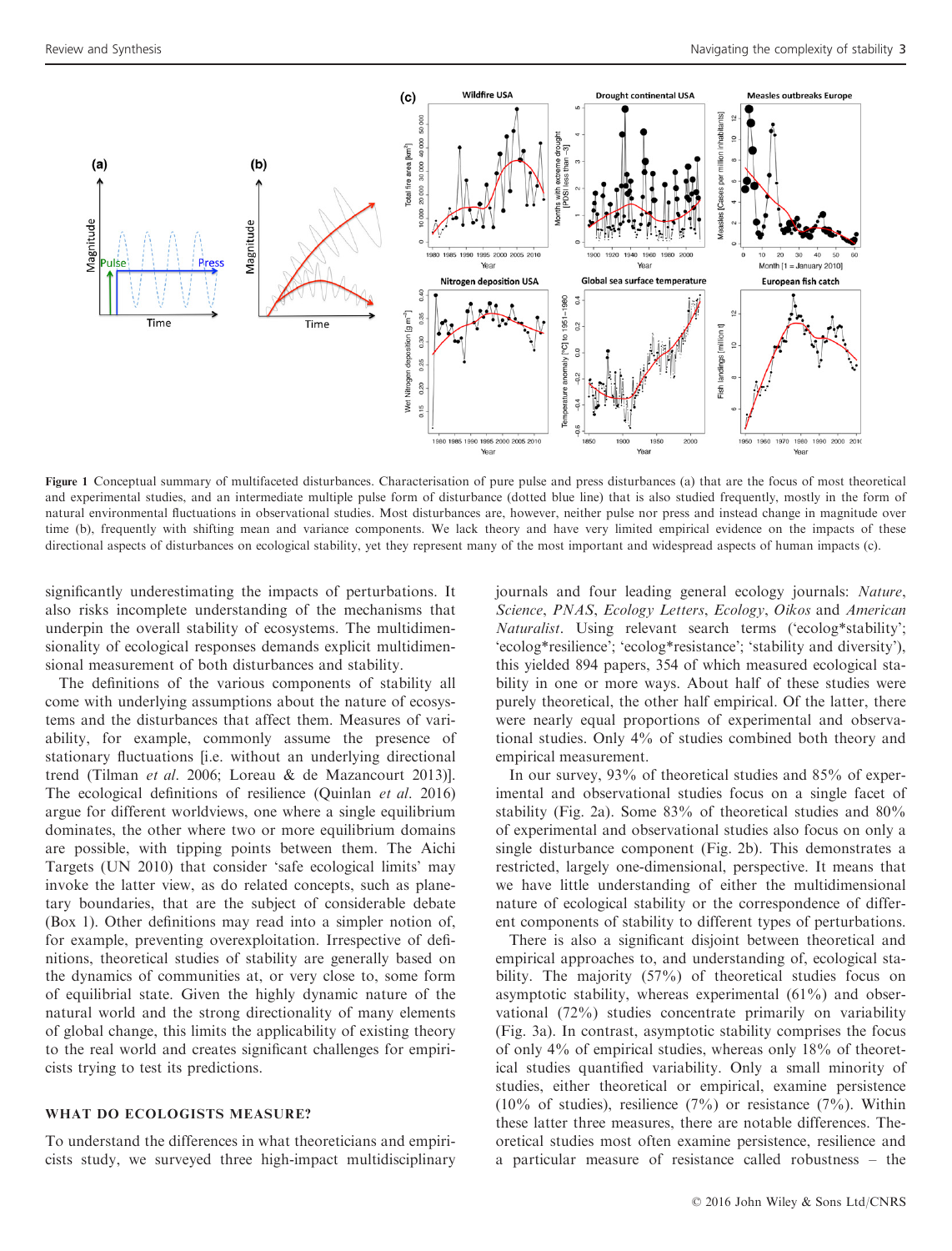#### Box 1 Why the attempt to define planetary boundaries is flawed

Human actions are changing the biosphere in unprecedented ways. One view is that, given the magnitude and novelty of these impacts, there will be thresholds, beyond which abrupt nonlinear change will bring the biosphere to a new and undesirable equilibrium. This view of nature, founded upon Holling's (1973) definition of resilience, explicitly engages policymakers with its invocation of catastrophic tipping points and the conclusion that Earth has already exceeded them. The view is becoming increasingly pervasive in the scientific literature.

Certainly, there may be systems that show the tipping points that underpin this worldview. Importantly, there is nothing to suggest they are ubiquitous and so demand their having logical primacy. Nature might work this way sometimes, but there is no compelling argument that it must.

In attempting to define global tipping points and, from those, 'planetary boundaries', Rockström et al. (2009) have extended this view to circumstances where it is unlikely to operate. We take as an example the variable they deemed already to be outside the planetary boundary arising from our work (Pimm *et al.* 1995, 2014): the rate of species extinctions. The metric is simple – a fraction of species going extinct per unit time. The comparison to a natural background rate is also conceptually easy, although there are practical difficulties (De Vos et al. 2015). The notion that the current global species extinction rate – about a thousand times higher than background – has exceeded some tipping point where catastrophic ecological changes must follow is problematical in several ways (Mace et al. 2014).

First, it is not clear over what spatial and temporal scales extinction rates have exceeded the boundary. For example, how are the locally high rates of plant and animal extinctions on remote Pacific Islands following first contact with Polynesians and later with Europeans supposed to 'tip' processes globally or (say) in the Amazon? And over what time period might these catastrophic changes unfold?

Subsequent clarifications by Rockström and colleagues (Stockholm Resilience Centre 2012; Steffen et al. 2015) indicate that the proposed 'planetary' boundary for extinctions operates at regional scales, but they are not explicit in defining either the spatial or temporal extents of these regions. This leaves open the vitally important question for policymakers of what scales are most important.

Second, there are models of the consequences of losing species and how many more species will be lost consequently at local and regional scales (Pimm 1991). None shows the kind of runaway processes that Rockström and colleagues imagine. Certainly, there is both an extensive theoretical and empirical literature on how species richness (as opposed to its rate of change) affects a variety of ecosystem functions including primary productivity and nutrient cycling (Loreau et al. 2001; Cardinale et al. 2012). This literature shows degradation as species numbers decline (Cardinale *et al.* 2011), but no clear thresholds.

susceptibility to species extinctions, usually caused by the initial loss of a species (Solé & Montoya 2001; Staniczenko et al. 2010). Observational studies emphasise resistance, whereas experimental studies consider resistance and resilience in equal measure. Our survey identified very few empirical studies of robustness. Additional aspects of stability are potentially addressed in more specialised journals than those scanned in our survey. However, the literature we surveyed came from the general ecological journals most probably read by both theoreticians and empiricists, potentially making the divergence we found in terms and concepts even more significant.

We found similar disparities between the focus of theory and empirical research on the different types of disturbance durations and frequencies. The majority (70%) of theoretical studies focus on the effects of single pulse perturbations on stability (Fig. 3b). In contrast, 83% of observational studies examine the effects of combined, multiple pulse disturbances (Fig. 1a), usually in the form of natural environmental fluctuations. Experimental studies prioritise the effects of press and multiple pulse disturbances in broadly equal measure (respectively, 38 and 47%). Only 15% of studies we surveyed incorporate the effects of disturbance magnitude. The problem is more acute when we account for different components of stability. For example, our survey identified no theoretical studies of the effects of disturbance magnitude, pulse or multiple

pulse disturbance frequencies on ecological resistance. Nor did we find any experimental or observational studies of the effects of pulse disturbances on asymptotic stability (Fig. S1). In spite of its importance to characterising disturbances in the real world, our survey identified only one study (van Nes & Scheffer 2004) that explored the effects of the directionality of a disturbance on ecological stability.

Almost exclusively, just two characteristics of communities provide the basis upon which studies measure ecological stability. Population or community biomass comprises the focus of approximately two-thirds (63%) of studies included in our survey, whereas almost all of the remaining studies (35%) examine the stability of taxonomic composition in some way (Fig. 3c). This pattern is broadly consistent across both theoretical and empirical studies and across all components of stability, except for persistence, where the majority of studies focus on composition, and robustness, whose definition is constrained to community composition (Fig. S2). We found few (six) studies that measured the resilience of community composition.

In spite of the strong policy focus on ensuring the sustained provision of ecosystem services (e.g. TEEB 2010; Díaz et al. 2015), we found remarkably few empirical or theoretical assessments of the stability of related ecosystem functions or processes. Only 2% of studies in our survey examined the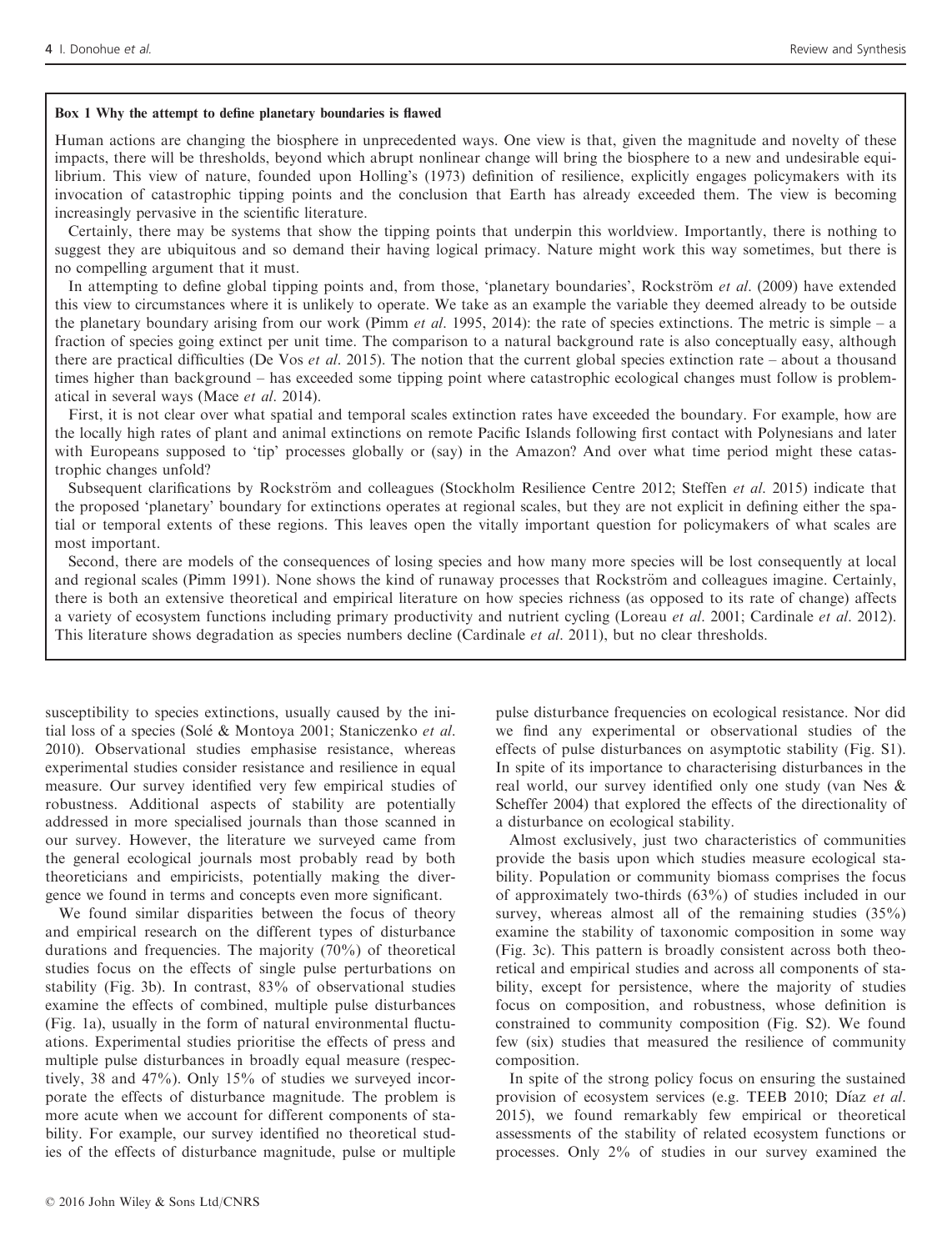

Figure 2 The restricted focus of studies on single components of stability (a) and disturbances (b). The total number of studies is slightly lower in (b) because some of the studies we surveyed did not incorporate an explicit disturbance.



Studies combining theory and an empirical component

Figure 3 Overview of studies of ecological stability. Number of studies identified by our survey of the literature that quantified different facets of stability (a), examined the effects of different components of disturbance on those (b) and that used biomass, taxonomic composition or ecosystem functioning as a basis for measuring stability (c).

stability of an ecosystem function or process, in spite of their importance to the perceived economic value of ecosystems (Armsworth & Roughgarden 2003). Of those, almost all measured the variability of ecosystem function in time or space. We found only one study (Zavaleta et al. 2010) that also examined thresholds for the persistence of multiple functions. Our survey identified no studies of the resilience, asymptotic stability or resistance of ecosystem functions.

There is significant bias towards terrestrial ecosystems (52%) among empirical studies of stability, of which most (53%) are from grasslands. Of the remaining studies, 29% are from freshwater ecosystems, whereas only 16% are from marine systems. Experimental and observational studies are represented approximately equally across all ecosystem types.

What are the conclusions we draw from this? Clearly, experimentalists and empiricists can estimate the clearly defined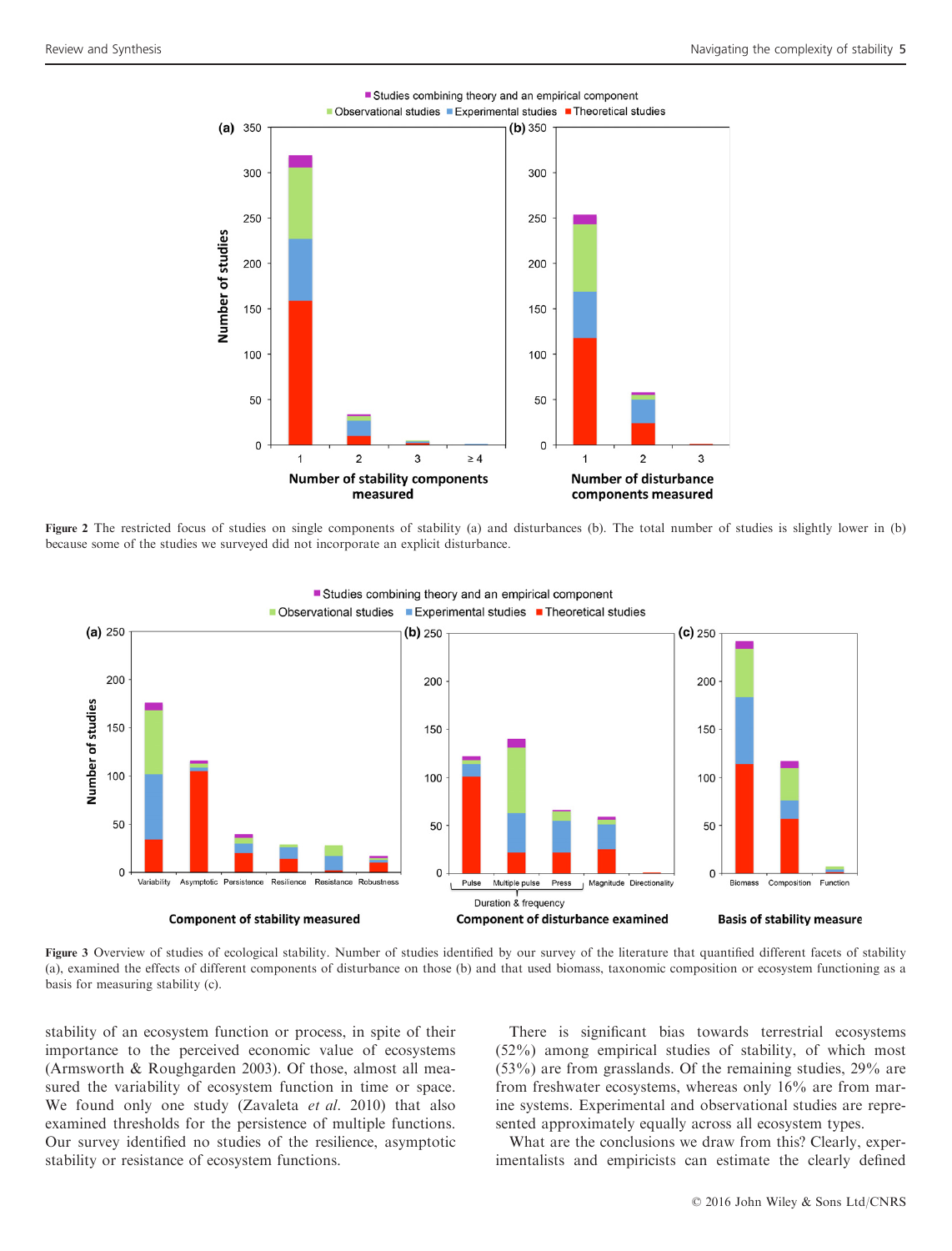measures used by theoreticians. The problem is that some things are easy to measure and other things not, a distinction that likely leads to the differences we have noted. The differences are even greater on closer inspection: theory does not always address what empiricists can measure. This is, at least in part, because the mathematics of dynamical systems lacks tools for evaluating quantities of interest to empirical ecologists. Take resilience, for example. Models measuring resilience use the engagingly simple idea of asymptotic stability. They calculate return times over long intervals – when transient changes have decayed – and close to the equilibrium – where one can use linear approximations to the underlying nonlinear nature of the system (Pimm 1982). Empiricists, on the other hand, tend to look at short intervals and disturbances far from the equilibrium, where transient effects in the models may be significant (De Vries et al. 2012; Hoover et al. 2014; O'Connor et al. 2015). Here, the simplifying mathematics are unavailable, and so are ignored. The models may still provide broadly the right insights, but there is no guarantee that they do. Theoreticians could take the extra step and explore the dynamics of their models over short intervals away from equilibrium, even if only using simulations, to check their generality (e.g. Hastings 2004; Ives & Carpenter 2007; Ruokolainen & Fowler 2008). More generally, theoreticians might recognise that certain aspects of their theories are far more likely to be tested – and to be more widely useful – if they addressed metrics that empiricists can more easily measure (Shou et al. 2015).

A more fundamental problem arises from the lack of exploration of the multidimensional nature of either disturbances or stability. This gap in knowledge limits our ability to understand and predict the effects of disturbances on the overall stability of ecosystems. If the science of ecology is to support and inform robust and successful policy, we should close this gap.

#### THE GOALS OF POLICY AND THEIR MEASUREMENT

Many consequences of human actions on nature are simple and have clearly defined units. For instance, the United Nations Convention on Biological Diversity (CBD) and related conventions set targets that include the numbers of species and areas of habitat to be protected, and rates of extinction, habitat loss and fragmentation and overexploitation of fisheries and rangelands to be minimised (UN 1992). Assisting developing countries reduce carbon emissions from deforestation and forest degradation is the simply stated goal of the United Nations REDD (Reducing Emissions from Deforestation and Forest Degradation in Developing Countries) Programme (UN 2008). These may neither be easy to measure in practice nor to manage effectively, but they do not pose conceptual challenges.

Much more problematic are associated terms. Sustainability is ubiquitous (Bosch et al. 2015), and has a large associated literature. For some, it is used in a normative way, that is, as some desired goal or set of goals. Thus, it is part of the mission of the Global Environment Facility (GEF), and about half of the CBD's Aichi Biodiversity Targets for 2010–2020 include the word (UN 2010). The Intergovernmental SciencePolicy Platform on Biodiversity and Ecosystem Services (IPBES) includes conservation and sustainability of ecosystem services to provide long-term human well-being in its conceptual framework (Díaz et al. 2015). Responsibilities of the UK Department for Environment, Food and Rural Affairs include sustainable development, which China adopted explicitly as a national strategy in 1996 (Chinese Ministry of Finance et al. 2014). Most commercial enterprises now include statements about corporate and environmental sustainability in their mission statements. Normative definitions of sustainability therefore play an important role in policy, and environmental decision makers clearly do not only concern themselves with ecological components of stability. But neither should they ignore them.

We defer to the Oxford English Dictionary that defines 'sustainable' as 'the quality of being sustainable at a certain rate or level' and environmentally sustainable as 'the degree to which a process or enterprise is able to be maintained or continued while avoiding the long-term depletion of natural resources'. Following this, we take sustainability (in its non-normative sense) to mean that a particular resource persists, or persists above (or below) some predetermined level, or is resistant to disturbances. Its translation to ecological concepts is conceptually straightforward.

Other terms are less so. For example, the 20 Aichi Targets include: safe ecological limits (Targets 4 & 6), degradation (Target 5), function (Targets 8, 10 & 19) and integrity (Target 10) (UN 2010). These terms lack definitions, or have more than one definition, and have no clear units for quantification. This imprecision is unfortunate in itself (Bosch et al. 2015; Lu et al. 2015). It also denies the integration of the large body of empirical and theoretical literature that deals with broadly similar, but quantifiable, measures of multispecies systems that might provide key insights.

Differences among terms used, and in the meanings of common terms (Grimm et al. 1992; Grimm & Wissel 1997; Ives & Carpenter 2007; Hodgson et al. 2015), are likely a consequence of the different goals of theoretical and empirical ecologists and policymakers and practitioners. They also reflect the fact that ecologists have perhaps less influence on these terms and their use than we might hope. These differences create significant challenges for translating research findings into policy-relevant information, for communication among individuals from different groups, and for dealing with the complexity and multifaceted nature of ecological stability. We now examine the terms used by policymakers and practitioners, then explore the potential for common ground.

# HOW DO ECOLOGISTS AND POLICYMAKERS DIFFER IN THE TERMS THEY USE?

We surveyed policy targets and mission and vision statements of 42 key international agreements, organisations and agencies (Table 1) that are concerned primarily with the conservation and protection of nature. We searched for terms that are associated positively with stability. The most common terms we found were, by some distance, 'sustain' and 'sustainability'. These were present in more than half of the targets and statements examined (Table 2). They occurred almost twice as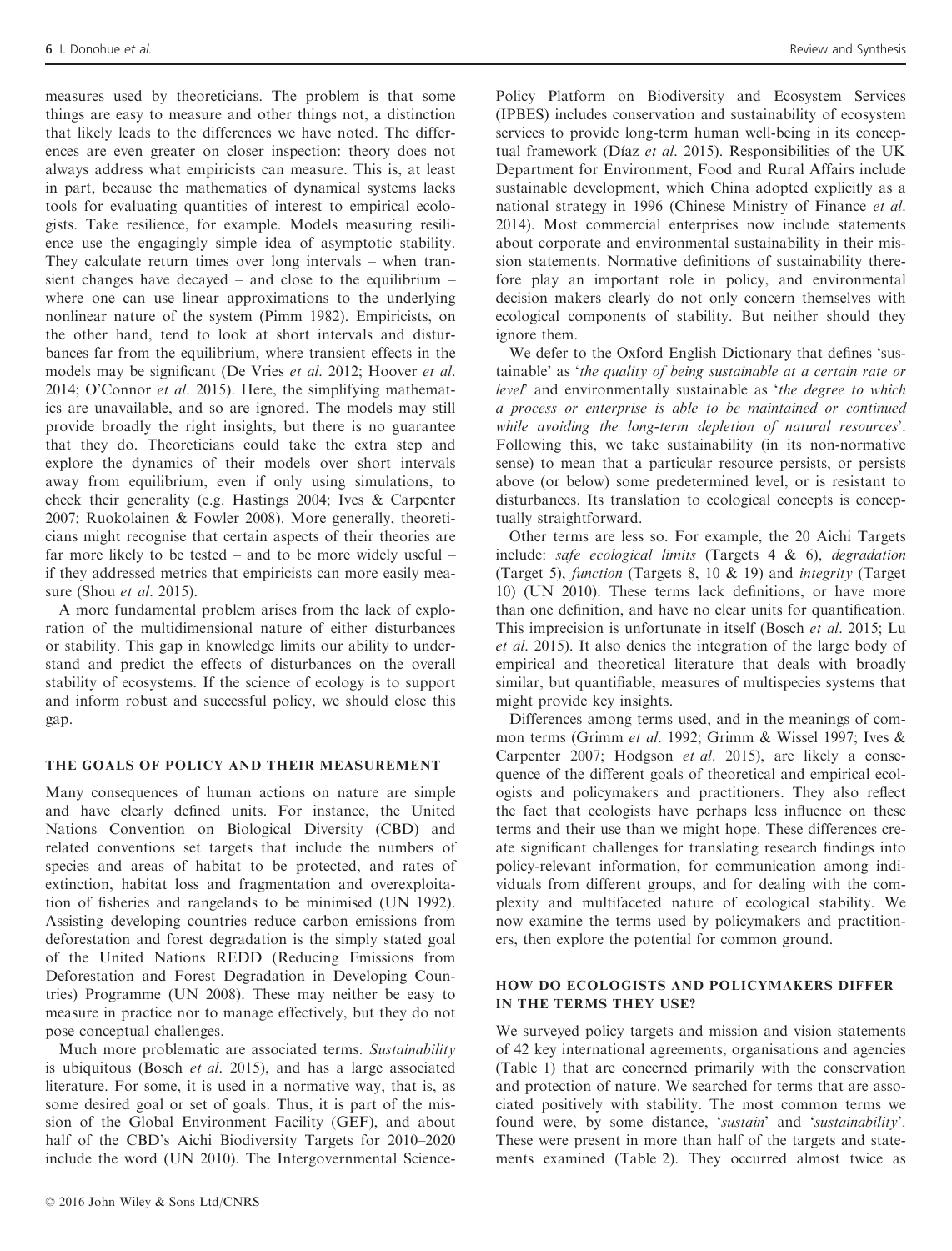| Entity                                       | Stability-related term(s) found                                               | Document link                                                     |  |
|----------------------------------------------|-------------------------------------------------------------------------------|-------------------------------------------------------------------|--|
| Aichi biodiversity targets (CBD)             | 'integrity'; 'safe ecological limits';<br>'resilience'; 'sustain'; 'conserve' | http://www.cbd.int/sp/targets/                                    |  |
| Biodiversity International                   | 'sustain'; 'safeguard'                                                        | http://www.bioversityinternational.org/about-us/who-we-are/       |  |
| Birdlife International                       | 'sustain'; 'maintain'                                                         | http://www.birdlife.org/worldwide/partnership/                    |  |
|                                              |                                                                               | our-vision-mission-and-commitment                                 |  |
| Convention on Biological Diversity           | 'sustain'; 'conserve'                                                         | http://www.cbd.int/convention/articles/default.shtml?a=cbd-01     |  |
| Conservation International                   | 'healthy'; 'sustainable'; 'stable'                                            | http://www.conservation.org/about/Pages/default.aspx#mission      |  |
| UK Department for Environment,               | 'safeguard'                                                                   | https://www.gov.uk/government/organisations/                      |  |
| Food & Rural Affairs                         |                                                                               | department-for-environment-food-rural-affairs/about               |  |
| Diversitas (now rolled into Future Earth)    |                                                                               |                                                                   |  |
|                                              | 'secure'; 'conserve'; 'sustain'                                               | http://www.diversitas-international.org/about/mission-and-history |  |
| Earthwatch                                   | 'sustain'                                                                     | http://eu.earthwatch.org/about/earthwatch-mission-and-values      |  |
| European Environment Agency                  | 'sustainable'                                                                 | http://www.eea.europa.eu/about-us                                 |  |
| European Platform for Biodiversity           | 'maintain'; 'sustain'; 'conserve'                                             | http://www.epbrs.org                                              |  |
| Research Strategy                            |                                                                               |                                                                   |  |
| Earth System Science Partnership             | 'sustainable'                                                                 | http://www.essp.org                                               |  |
| European Union Biodiversity                  | None found                                                                    | http://www.eubon.eu/show/project_2731/                            |  |
| <b>Observation Network</b>                   |                                                                               |                                                                   |  |
| Food and Agriculture Organisation            | 'security'; 'sustainable'                                                     | http://www.fao.org/about/en/                                      |  |
| Future Earth                                 | 'sustainable'                                                                 | http://www.futureearth.org                                        |  |
| Global Environment Facility                  | 'sustainable'                                                                 | https://www.thegef.org/gef/whatisgef                              |  |
| GreenPeace                                   | 'protect'                                                                     | http://www.greenpeace.org/international/en/about/our-core-values/ |  |
| International Association for                | 'altered'                                                                     | http://www.landscape-ecology.org/index.php?id=14                  |  |
| Landscape Ecology                            |                                                                               |                                                                   |  |
| Intergovernmental platform on                | 'conserve'; sustain'                                                          | http://dx.doi.org/10.1016/j.cosust.2014.11.002                    |  |
| biodiversity and ecosystem services          |                                                                               |                                                                   |  |
| Intergovernmental Panel on                   | None found                                                                    | http://www.ipcc.ch/organization/organization.shtml                |  |
| Climate Change                               |                                                                               |                                                                   |  |
| International tropical timber                | 'sustainable'; 'conservation'                                                 | http://www.itto.int/about_itto/                                   |  |
| organisation                                 |                                                                               |                                                                   |  |
| International Union for Conservation         |                                                                               |                                                                   |  |
|                                              | 'conserve'; 'sustain'                                                         | http://www.iucn.org                                               |  |
| of Nature                                    |                                                                               |                                                                   |  |
| LifeWatch infrastructure for biodiversity    | None found                                                                    | http://www.lifewatch.eu                                           |  |
| and ecosystem research                       |                                                                               |                                                                   |  |
| Living with Environmental Change             | None found                                                                    | http://www.lwec.org.uk/about                                      |  |
| Natural Capital Project                      | 'sustainable'                                                                 | http://www.naturalcapitalproject.org                              |  |
| Organisation for Economic Co-operation and   | 'sustainable'; 'resilience'                                                   | http://www.oecd.org/env/                                          |  |
| Development                                  |                                                                               |                                                                   |  |
| Rainforest Alliance                          | 'conserve'; 'sustain'; 'safeguard'                                            | http://www.rainforest-alliance.org/about                          |  |
| The Economics of Ecosystems and Biodiversity | None found                                                                    | http://www.teebweb.org/about/                                     |  |
| The Nature Conservancy                       | 'conserve'                                                                    | http://www.nature.org/about-us/                                   |  |
|                                              |                                                                               | vision-mission/index.htm?intc=nature.tnav.about.list              |  |
| United Nations Reducing Emissions from       | 'constrain impacts'                                                           | http://www.un-redd.org                                            |  |
| Deforestation                                |                                                                               |                                                                   |  |
| and Forest Degradation                       |                                                                               |                                                                   |  |
| United Nations Convention to Combat          | 'sustain'; 'secure'                                                           | http://www.unccd.int/en/Pages/default.aspx                        |  |
| Desertification                              |                                                                               |                                                                   |  |
| United Nations Environment Programme         | 'sustain'                                                                     | http://www.unep.org/Documents.                                    |  |
|                                              |                                                                               | Multilingual/Default.asp?DocumentID=43                            |  |
| Kyoto protocol (UNFCCC)                      | 'stabilise'                                                                   | http://unfccc.int/kyoto_protocol/items/2830.php                   |  |
| United Nations Sustainable Development Goals | 'security'; 'sustainable';                                                    | https://sustainabledevelopment.un.org/post2015/                   |  |
|                                              | 'resilient'; 'conserve'; 'protect'                                            | transformingourworld                                              |  |
| Wetlands International                       | 'resilience'                                                                  | http://www.wetlands.org/Aboutus/VisionMission/tabid/58/           |  |
|                                              |                                                                               |                                                                   |  |
|                                              |                                                                               | Default.aspx                                                      |  |
| World Meteorological Organisation            | 'safety'                                                                      | https://www.wmo.int/pages/about/mission en.html                   |  |
| World Nature Organisation                    | 'sustainable'                                                                 | http://www.wno.org/mission                                        |  |
| Stern Review on the Economics of             | None found                                                                    | http://mudancasclimaticas.cptec.inpe.br/~rmclima/pdfs/destaques/  |  |
| Climate Change                               |                                                                               | sternreview_report_complete.pdf                                   |  |
| Worldwatch Institute                         | 'sustainable'                                                                 | http://www.worldwatch.org/mission                                 |  |
| World Wildlife Fund for Nature               | 'harmony'; 'safeguard'                                                        | http://wwf.panda.org/wwf_quick_facts.cfm                          |  |

Table 1 International agreements, organisations and agencies whose policy targets and mission and vision statements we searched for terms associated with ecological stability

(continued)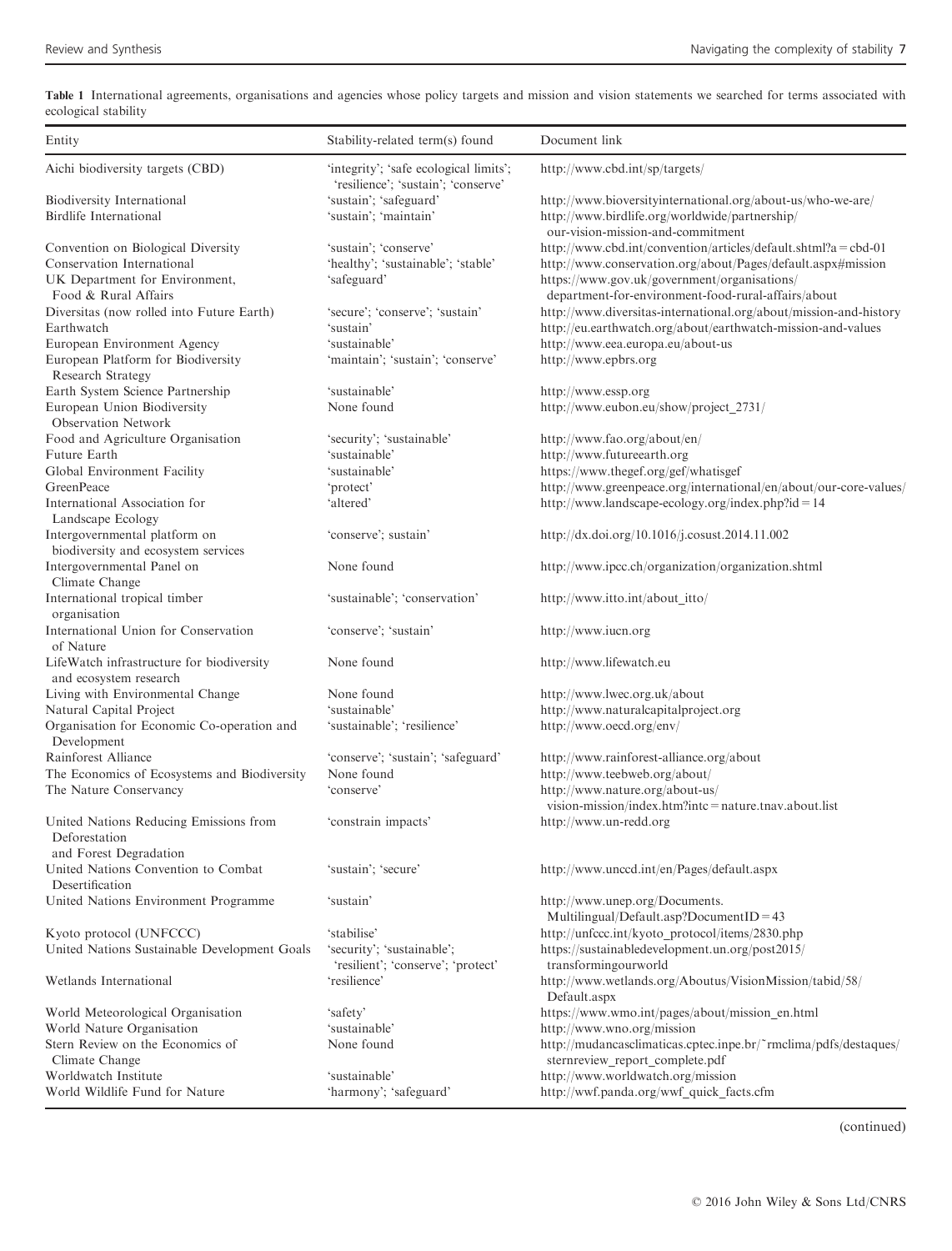| Entity                                                                             | Stability-related term(s) found         | Document link                                                                  |
|------------------------------------------------------------------------------------|-----------------------------------------|--------------------------------------------------------------------------------|
| York Environment Sustainability Institute                                          | 'resilient'; 'maintain'; 'conservation' | http://www.york.ac.uk/media/yesi/downloaddocuments/<br>YESI%20Brochure-WEB.pdf |
| Convention on International Trade in<br>Endangered Species of Wild Fauna and Flora | 'survival'                              | http://www.cites.org/eng/disc/what.php                                         |
| International Whaling Commission                                                   | 'conservation'                          | https://iwc.int/history-and-purpose                                            |

frequently as the next most common terms, 'conserve' and 'conservation'. We identified 14 other terms that occurred less frequently across the documents we examined (Table 2). Of all of the terms we identified, only two, 'stabilise'/'stable' and 'resilience'/'resilient', have clear ecological definitions. Unfortunately, their use in the documents implied different meanings to those widely used in ecological theory, relating most strongly to, respectively, variability and resistance.

In spite of the widely different terminologies used by ecologists and policymakers and practitioners, all of the terms we identified in policy targets and statements could be associated in some way with at least one, and frequently more than one, component of ecological stability (Table 2). In fact, the stability components that associate most strongly with these terms are among the least studied by ecologists (Fig. 3a). For some terms, the link with components of stability was clear, for others less so. For example, to 'constrain impacts' necessitates increasing the resistance of systems to disturbances. It also implies increasing their resilience (i.e. reducing their return times). The fact that the majority of the terms used in policy integrate across different components of ecological stability means that they are also, at least implicitly, multifaceted. 'Sustainable' is a good example of this. To be sustainable, ecosystems must be resistant to disturbances. They must recover quickly from them (i.e. have high resilience). This implies that at least some properties (e.g. primary production) remain relatively unchanged through time (i.e. have high robustness, low variability), even though there may be considerable turnover in other properties (e.g. species composition; indeed, it may be the turnover in species composition that results in sustainable primary production).

Thus, key terms may lack unambiguous and clear definitions, and are not therefore directly quantifiable. However, the widespread use of such holistic terms implies that the multidimensionality of ecological stability is already integrated, even if unconsciously, in the language and targets of policymakers. This observation provides the motivation for closer integration with the science of ecology.

#### SOLUTIONS AND RECOMMENDATIONS

Nature responds to human pressures in complex ways. Conversely, political and governance decisions often demand simplicity (OECD 2001; Harwood & Stokes 2003; Lu et al. 2015). Acknowledging this dilemma is a first step towards enhancing the quality of the communication of 'stability' at the science–policy interface and within both science and policy. It is incumbent upon ecologists to ensure that this process does not dilute the integrity of the underlying science.

The necessary second step involves the definition of terms and their measurement. There is a fundamental need for interdisciplinary discussions about both of these (Box 2). Policymakers have to attach measurable quantities to the terms used in their documents, whereas scientists must address these

Table 2 Stability-like terms used in policy targets and mission and vision statements of the international agreements, organisations and agencies highlighted in Table 1, ranked in order of frequency of occurrence, and the components of stability that they associate with in the context of their use. The use of resistance here incorporates robustness. We assume that the necessity for systems to be asymptotically stable around an equilibrium point or limit cycle is implicit in the use of every term

| Terms used in policy      | Occurrence | Stability component(s)<br>associated most strongly | Other associated<br>stability components                                    |
|---------------------------|------------|----------------------------------------------------|-----------------------------------------------------------------------------|
| 'sustain'/'sustainable'   | 25/42      | Persistence                                        | Resistance, Resilience, Variability                                         |
| 'conserve'/'conservation' | 13/42      | Persistence                                        | Resistance, Resilience                                                      |
| 'resilience'/'resilient'  | 5/42       | Resistance                                         | Resilience, Persistence                                                     |
| 'safeguard'               | 4/42       | Persistence                                        | Resistance                                                                  |
| 'maintain'                | 3/42       | Persistence                                        | Resistance, Variability                                                     |
| 'secure'/'security'       | 4/42       | Persistence                                        | Resistance, Resilience                                                      |
| 'stabilise'/'stable'      | 2/42       | Variability                                        | Resistance, Resilience, Persistence                                         |
| 'protect'                 | 2/42       | Persistence                                        | Resistance                                                                  |
| 'altered'                 | 1/42       | Persistence                                        | Resistance                                                                  |
| 'constrain impacts'       | 1/42       | Resistance                                         | Resilience                                                                  |
| 'harmony'                 | 1/42       | Variability                                        |                                                                             |
| 'healthy'                 | 1/42       | Resistance                                         | Resilience                                                                  |
| 'integrity'               | 1/42       | Resistance                                         | Persistence, Resilience                                                     |
| 'safety'                  | 1/42       | Resistance                                         | Persistence                                                                 |
| 'survival'                | 1/42       | Persistence                                        | Resistance, Resilience                                                      |
| 'safe ecological limits'  | 1/42       | Resistance                                         | Persistence, Resilience, Variability,<br>Multiple locally stable equilibria |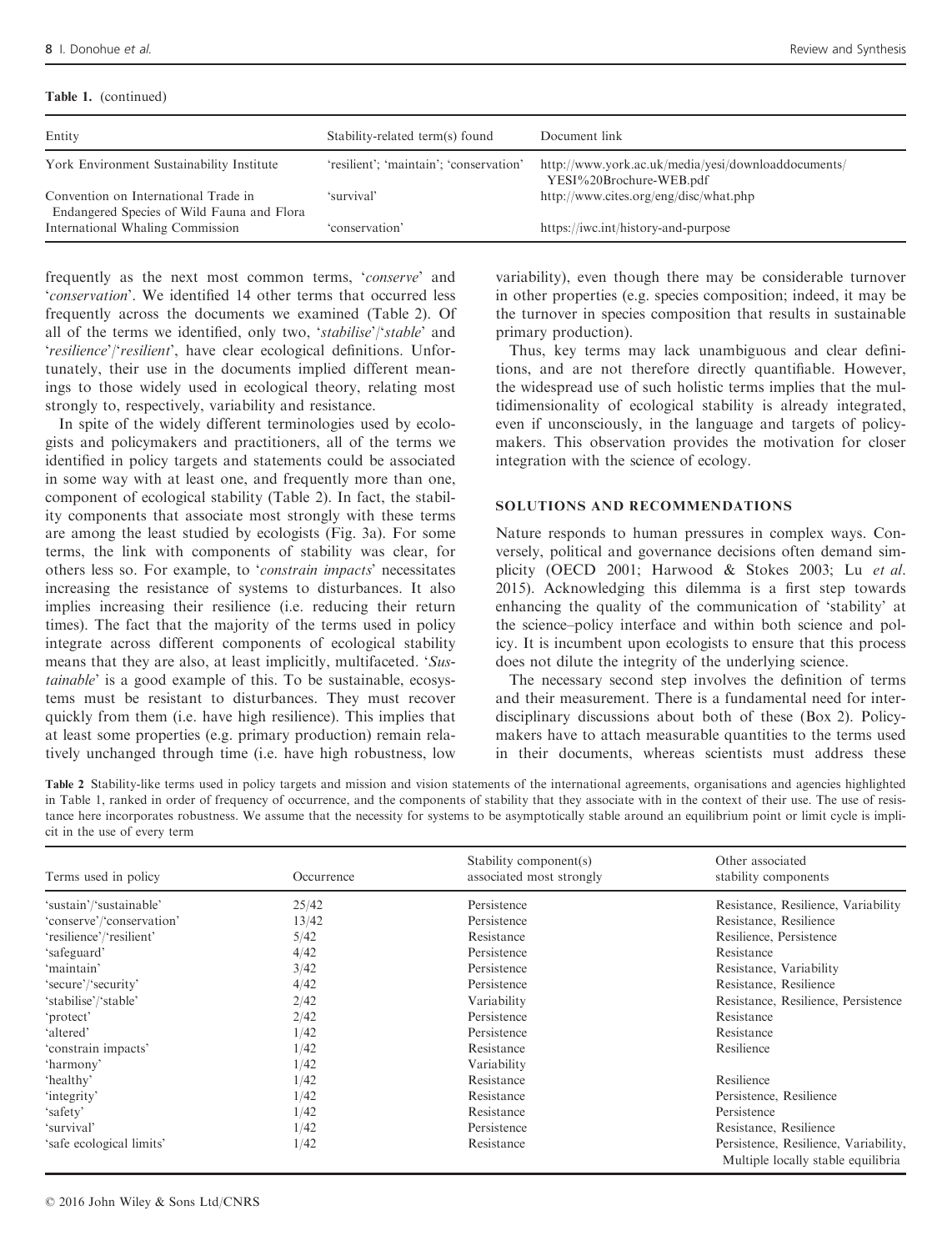#### Box 2 Learning from experience: biodiversity–ecosystem functioning and service provision

Even when theoreticians and empiricists converge in what they quantify, there is no guarantee of immediate and successful translation into the policy and management arena. Research on Biodiversity-Ecosystem Functioning (BEF) and Biodiversity-Ecosystem Services (BES) relationships exemplifies this and, as such, we can learn from it.

A large body of experiments (> 600 since 1990) developed in close relation with mathematical theory and showed how genetic, species and functional diversity of organisms regulate basic ecological processes – functions – in ecosystems (Cardinale et al. 2012). As a result, there is now unequivocal evidence supported by theory that biodiversity loss reduces biomass production, decomposition and recycling of essential nutrients, and the efficiency at which ecosystems capture biological resources. In parallel, a strong policy impulse developed trying to guarantee the provision of ecosystem services to society, now under the umbrella of the recently established IPBES (Díaz et al. 2015). Despite the mechanistic understanding of the effects of biodiversity on functioning provided by theoreticians and empiricists, the mechanistic links between biodiversity and ecosystem services are far from being established. This disconnect effectively impairs the distillation of conclusions to inform policy on how biodiversity loss will affect service provisioning and regulation and, ultimately, human wellbeing.

An example is Payment for Ecosystem Services (PES), where beneficiaries of nature's services pay owners or stewards of ecosystems that generate those services. Naeem *et al.* (2015) suggested recently that few PES studies get the science right, with most projects based on weak scientific foundations. The main reason for this was poor interdisciplinary communication and coordination. The absence of unifying definitions and associated metrics, baseline data, monitoring, recognition of the dynamic nature of ecosystems and poor interdisciplinary communication and coordination helps to explain this gap. The BEF community measures functions without linking those to known services. The BES community commonly describe services without linking them to their underlying ecological function. A more active communication and convergence on what to measure and at what scale, and how to monitor over space and time is needed (Cardinale et al. 2012; Naeem et al. 2015).

concepts directly in their studies. The proliferation of undefined and, indeed, unmeasurable ideals, such as many of the tasks that underpin the recently published United Nations Sustainable Development Goals (SDGs) for the conservation of ecosystems (Goals 14 and 15), hinders progress and is selfdefeating. For example, SDG Task 14.2 sets the target that, 'By 2020, (countries will) sustainably manage and protect marine and coastal ecosystems and avoid significant adverse impacts, including by strengthening their resilience'. This statement is ambiguous to the point of being meaningless. Not a single aspect of this target is measurable. What constitutes 'significant'? What does resilience mean in this context? The goals of policy and the terminology used to describe them always need to be defined and measurable.

Consider two examples from the Aichi Targets that contrast how measureable are their aspirations. First, Aichi Target 11: 'By 2020, at least 17% of terrestrial and inland water, and 10% of coastal and marine areas...are conserved through effectively and equitably managed, ecologically representative and well connected systems of protected areas'. These goals are explicit and measureable, but those for Aichi Target 6 are not: 'By 2020 all fish and invertebrate stocks and aquatic plants are managed and harvested sustainably...so that...fisheries have no significant adverse impacts on threatened species and vulnerable ecosystems and the impacts of fisheries on stocks, species and ecosystems are within safe ecological limits'. This statement contains three particularly obscure terms that lack clear methods for measurement – sustainably, significant adverse impacts and safe ecological limits – each of which appears to mean two distinct things. As used in this context (see also

Table 2), *sustainably* has a compositional aspect  $-$  that species present in the system persist – and another related to biomass stability – that variability of biomass at both population and community level is minimised at least to a level that ensures the persistence of species. Significant adverse impacts requires that the persistence of both 'threatened species' and the functioning of 'vulnerable ecosystems' is ensured, whereas safe ecological limits requires ensuring the persistence of each of the biomass, composition and functioning of ecosystems, presumably by enhancing their resistance to fishing activities. Removing the obscure terms and replacing them with the clearly defined ones we suggest would make the goal measureable. This would enable closer links with the supporting science and highlight key research needs, which, in turn, make the goal attainable.

For their part, scientists need to take a coherent approach to quantifying stability, such as the one we describe here. The field will not advance by publishing more, partly overlapping, definitions of single terms used in isolation within a discipline. We need to employ broadly accepted terms and apply them consistently across different communities. Both theoreticians and empiricists also need to be more explicit about the basis upon which they are measuring stability. Conclusions drawn about the factors that drive biomass resilience, for example, are likely to be very different from those that underpin compositional resilience.

The third step is crucial. Both scientists and policymakers need to recognise that the multidimensional nature of environmental change always requires a multidimensional assessment of responses. To date, scientists and policymakers alike have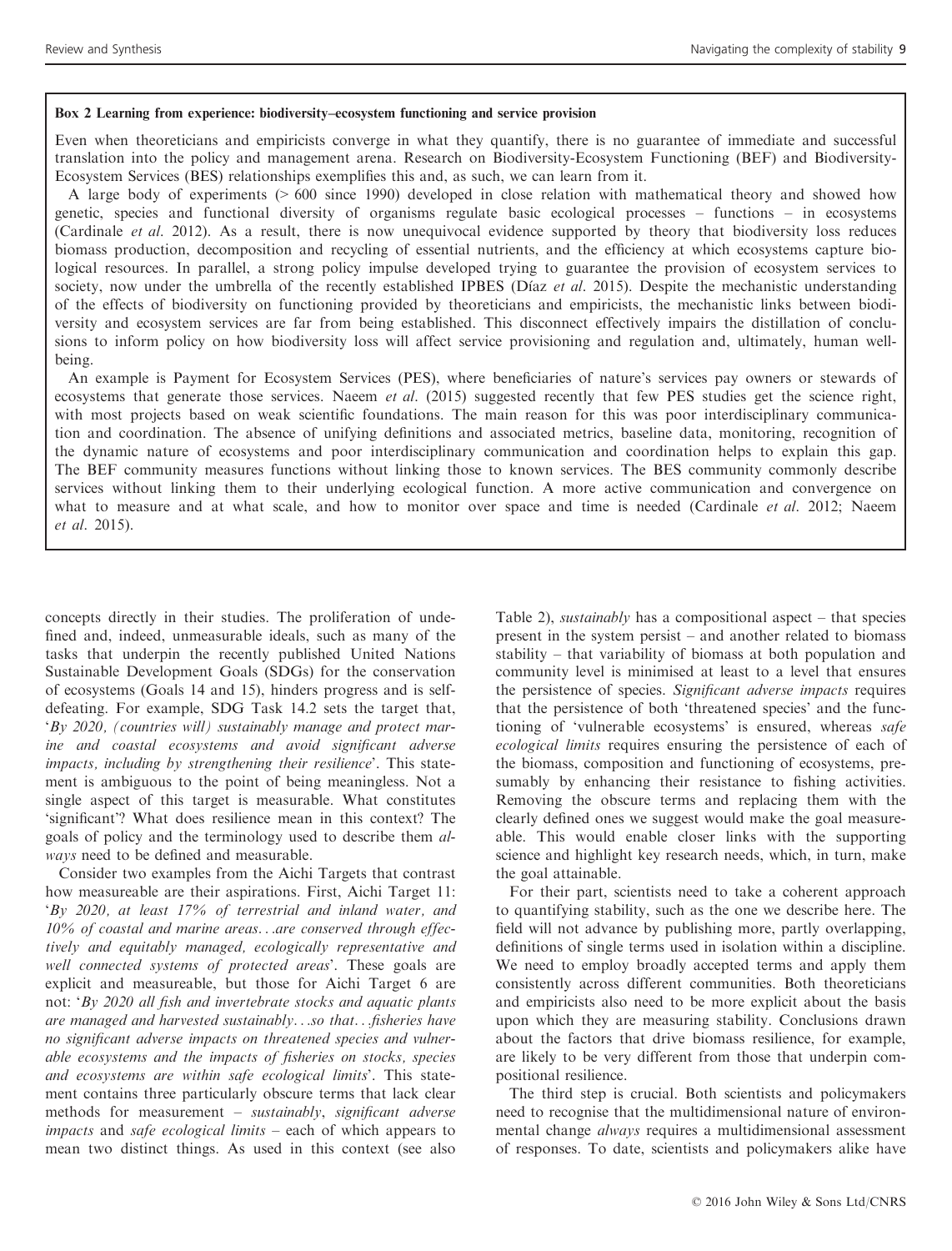tended to assess the response to one driver of change using one aspect of stability or amalgamated concepts such as Holling's resilience. The hope is that this strategy provides a piece of the jigsaw that, in total, provides insight into the overall complexity of responses. Rather, such simplification blurs the overall picture. For example, increasing temporal variability of algal biomass may indicate transient dynamics in changing lake food webs (Carpenter et al. 2011). It tells us little about any underlying changes in community structure that may be undermining, or indeed enhancing, resistance to different kinds of disturbances. The one-dimensional approach to disturbances and stability means that we underestimate the impacts of perturbations and cannot identify the mechanisms that underpin the overall stability of ecosystem structure or

functions. The existence of trade-offs (i.e. inverse correlations) between different components of stability exacerbates this situation. Such trade-offs exist in nature (Donohue et al. 2013) and there is some theoretical insight into why they occur (Harrison 1979; Loreau 1994; Dai et al. 2015). Their existence has profound implications for policymakers and practitioners, necessitating decisions on which aspects of stability to prioritise for different management goals. They also provoke an environmental cost to those decisions, where some aspects of ecological stability are necessarily diminished to enhance others. The lack of exploration of the multidimensional nature of ecological stability means that our ability to optimise the overall stability of ecosystems for different management and policy goals is at present extremely limited.



Figure 4 Integrating across multiple dimensions to quantify overall ecological stability. We suggest a method that incorporates multiple stability facets and allows for their differential weighting. This method is based loosely on one developed for the assessment of biodiversity effects on multiple ecosystem functions (Byrnes et al. 2014). A multiple-criteria decision-making approach would also be suitable here. First, the method identifies which stability facets can be quantified and provides a scoring system for each facet (a). This could be as simple as low, moderate and high, although more sophisticated scoring systems could be developed. It then applies a weighting factor to each score, depending on their perceived relative importance for a given policy or management practice (b). The sum of the weighted scores then corresponds to the stakeholder's value of the stability of the system (c). Even though different facets of stability may be correlated, there is no need to assume this. Trade-offs and synergies among stability metrics can be incorporated, but the method does not assume dependencies.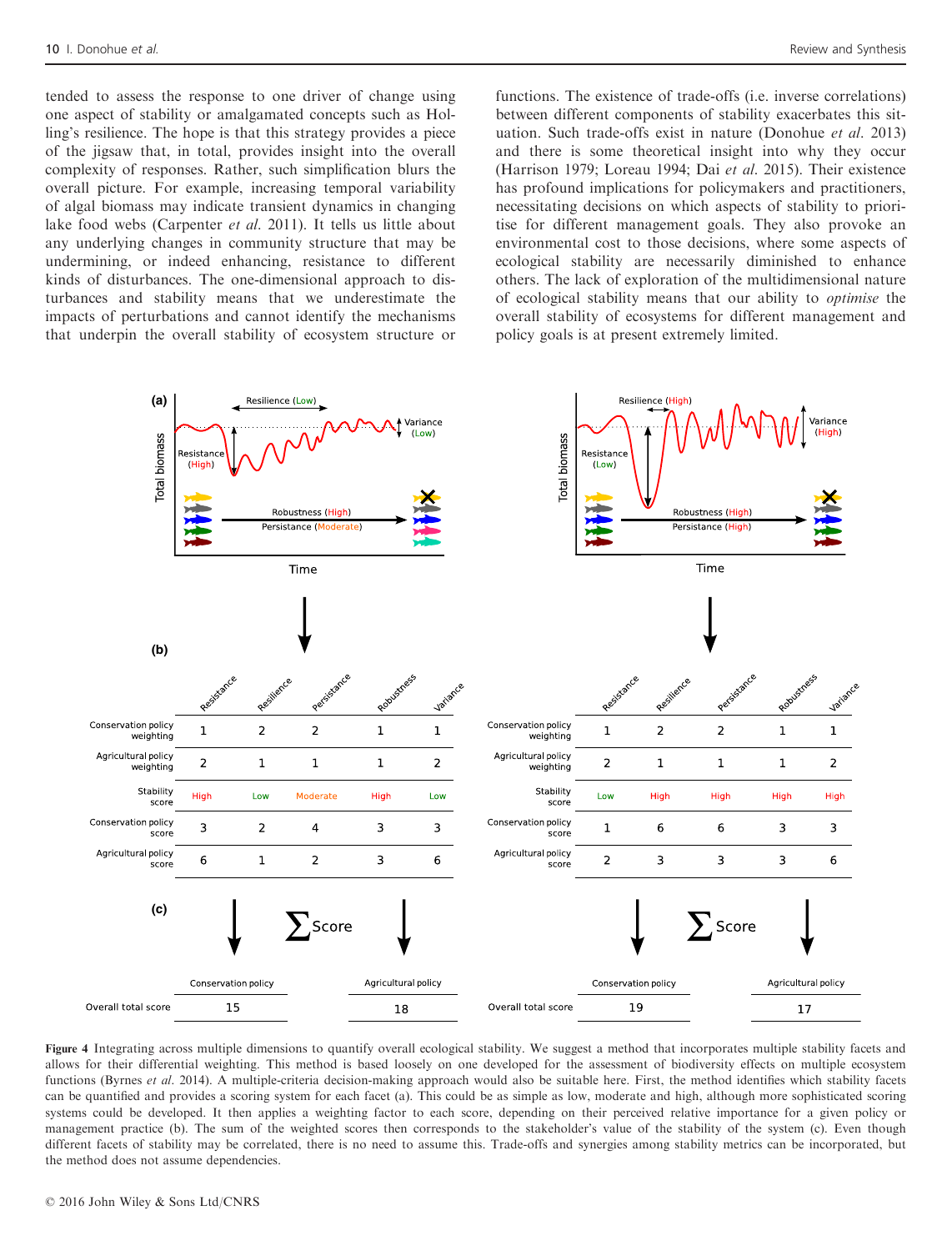# What science is needed to support these steps and enhance the efficacy of policy?

We make three recommendations. First, the necessity for improved and mechanistic insight into the multidimensional nature of disturbances and stability requires more realistic theory and experimental designs and an improved ability to integrate across studies from different spatial and temporal scales and different kinds of ecosystem (e.g. Peters et al. 2011). Even single pulse disturbances (e.g. a chemical spill) often have a legacy (e.g. contamination, loss of rare species) that corresponds to a press disturbance. Pulse and press disturbances likely affect different components of stability in different ways. Likewise, many press disturbances exhibit clear directionality and dynamic variation around the mean, with single extreme events occurring more frequently. For instance, the nature of climate disruption calls for new theory (Ives et al. 2010; Stenseth et al. 2015) and long-term experiments. These need to consider the incrementally increasing magnitude of, for example, temperature change, and the possibility of including large variability up to extreme climatic events. They must employ stability metrics that do not require strong equilibrium assumptions (e.g. fixed point attractors). Moreover, they must be able to evaluate ecosystems in continuous transient dynamics (Fukami & Nakajima 2011). The research of theoretical and empirical ecologists has to include the complex nature of disturbances and stability, and the result of such multidimensional approaches has to inform policymakers.

Some existing theoretical approaches may be extended to deal with this range of natural complexity. For example, Floquet theory can be used to explore the stability properties of periodic (cyclical, non-single point equilibrium) systems (e.g. Lloyd & Jansen 2004; Klausmeier 2008). This can be developed in a similar way to assess how locally stable, single-point equilibria respond to perturbations. Lyapunov exponents can be used to investigate more complex, chaotic intrinsic dynamics in naturally variable systems (Ellner & Turchin 1995). Gao et al. (2016) have proposed general methods that can reduce the high dimensionality of multispecies systems to predict the loss of resilience (defined there as the ability to avoid switching from a relatively high to much lower mean value of a focal state variable). In parallel, new theoretical developments are starting to explore links between what empiricists measure (e.g. variability) and what theoreticians analyse (e.g. asymptotic resilience), showing that some fundamental relationships can be established (Arnoldi et al. 2016). Together, these approaches offer promising new directions for further theoretical research that incorporate the sort of complexities empiricists commonly encounter in their study systems.

Second, we need simple, yet scientifically sound, ways to integrate across the multiple dimensions to quantify the overall stability of ecosystems. These methods will need to distil the most important elements of stability and make accurate quantitative measures on each dimension. Only then can we combine them (Fig. 4). These methods also need to be adaptable to the priorities of specific policies. Such adaptation is fundamental to optimising the overall stability of ecosystem structure and/or functioning for different management and policy objectives. Agricultural management, for example, aims

to minimise variability of yield production and maximise resistance of biomass to pathogens and insect pests. In contrast, many conservation programmes might try to maximise the compositional persistence and resilience of communities (rare species are often the most endangered and they tend to determine the slowest return times of the system). Such semi-quantitative methods of holistic assessment may seem too broadbrush and inaccurate to satisfy many scientists. They may also be too complex for some policymakers. The solution has to be something that sits between the two.

Third, we need to evaluate and monitor stability through space and time. Ecologists have experience in doing this for single populations and key functional groups (e.g. Ives *et al.*) 2008; Carpenter et al. 2011) and, more recently, for monitoring changes in the provision of ecosystem goods and services (Tallis et al. 2012). Monitoring the dynamic stability of whole networks has largely been the province of economists, among others, with numerous financial stability monitoring programmes continuously tracking sources of systemic risk (Adrian et al. 2014). Analogous programmes for monitoring the dynamic multidimensional stability of whole ecological systems over time and space are essential to help assess the effectiveness of policy and management actions. These programmes are needed to help identify ecosystems whose stability is being compromised in the face of global change.

# **CONCLUSIONS**

There are policies concerned with the protection of nature that set defined and measurable targets. Aichi Target 5 (UN 2010) constitutes a good exemplar: 'By  $2020$ , the rate of loss of all natural habitats, including forests, is (to be) at least halved and where feasible brought close to zero'. This statement is clear and unambiguous – progress can be quantified, success or failure evaluated. It exemplifies the only way that policies can effect meaningful change.

Such policies are in the minority. Many policy documents describe targets that may appear, on face value, explicit and measurable, yet contain terms that are ambiguous, or have multiple definitions that mean different things to different people. Such targets cannot be connected to measureable ecological processes or properties. Policies aiming to increase 'resilience' provide pervasive examples. In fact, the majority of policy documents we surveyed contain goals using terms that lack definition within ecology. Such ambiguity paralyses policy.

This incoherence is, at least in part, a consequence of the inconsistent and one-dimensional approach that ecologists have taken to ecological stability. This approach has led to confused communication of the nature of stability and the level of our insight into it. Disturbances and stability are multidimensional. Our understanding of them is not. We have a remarkably poor understanding of the impacts on stability of the characteristics that define many, perhaps all, of the most important elements of global change.

The solution requires a range of actions. We need more realistic theory based on measures that are of practical significance and empirically quantifiable. Empiricists need to test this theory at a range of spatial and temporal scales.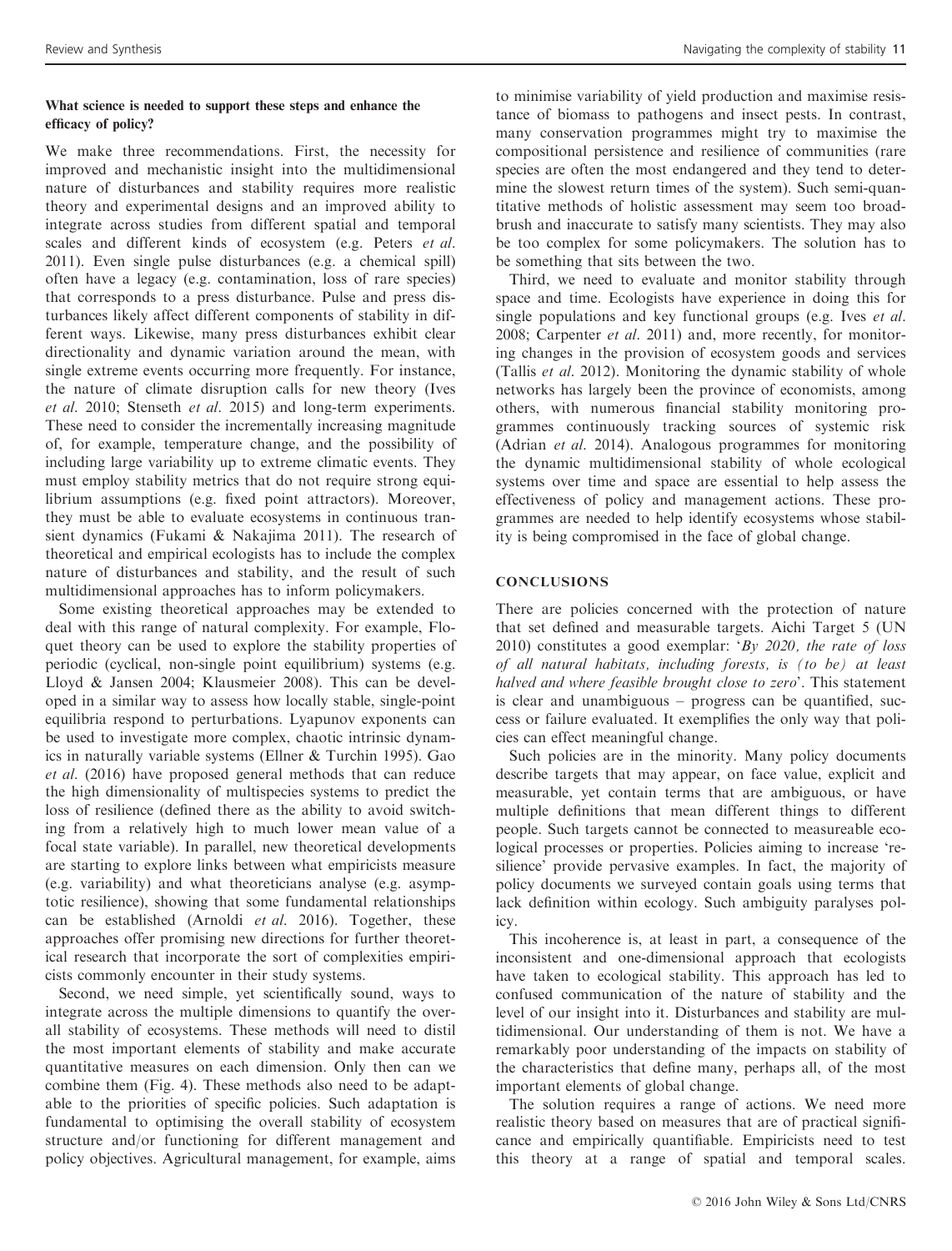Policymakers need to use these defined and measurable quantities in their targets. Most importantly, theoreticians, empiricists, policymakers and practitioners each need to incorporate the multidimensional complexity of natural responses to environmental change into their research, policies and actions.

#### ACKNOWLEDGEMENTS

A UK NERC/BESS Tansley Working Group award supported this study. We thank Stefano Allesina, David Raffaelli and an anonymous reviewer for their insightful comments, which helped to improve the quality of this manuscript. DM was funded by a Postgraduate Award from Trinity College Dublin. QY was funded by a postgraduate scholarship from the Irish Research Council. KH was funded by the Earth and Natural Sciences (ENS) Doctoral Studies Programme, funded by the Higher Education Authority (HEA) through the Programme for Research at Third Level Institutions, Cycle 5 (PRTLI-5), co-funded by the European Regional Development Fund (ERDF). OLP was supported by SNF project 31003A\_159498 and the University of Zurich Global Change and Biodiversity Research Priority Programme. HH received funding from the German Science Foundation (DFG Hi848 18-1). JMM was supported by the TULIP Laboratory of Excellence (ANR-10-LABX-41; ANR-11-IDEX-0002-02) and by the Region Midi-Pyrénées (CNRS 121090).

### AUTHOR CONTRIBUTIONS

ID led the project. ID, SLP, JMM, HH and OLP led the writing. ID, DM, QY and OLP analysed the data. All authors contributed to idea development and the writing of the manuscript.

#### REFERENCES

- Adrian, T., Covitz, D. & Liang, N. (2014). Financial stability monitoring, Staff Report No. 601, Federal Reserve Bank of New York.
- Allesina, S. & Tang, S. (2012). Stability criteria for complex ecosystems. Nature, 483, 205–208.
- Armsworth, P.R. & Roughgarden, J.E. (2003). The economic value of ecological stability. Proc. Natl Acad. Sci. USA, 100, 7147–7151.
- Arnoldi, J.-F., Loreau, M. & Haegeman, B. (2016). Resilience, reactivity and variability: A mathematical comparison of ecological stability measures. J. Theor. Biol., 89, 47-59.
- Bascompte, J. (2009). Disentangling the web of life. Science, 325, 416–419. Benedetti-Cecchi, L. (2003). The importance of the variance around the mean effect size of ecological processes. Ecology, 84, 2335–2346.
- Benedetti-Cecchi, L., Bertocci, I., Vaselli, S. & Maggi, E. (2006). Temporal variance reverses the impact of high mean intensity of stress in climate change experiments. Ecology, 87, 2489–2499.
- Bertocci, I., Maggi, E., Vaselli, S. & Benedetti-Cecchi, L. (2005). Contrasting effects of mean intensity and temporal variation of disturbance on a rocky seashore. Ecology, 86, 2061–2067.
- Bosch, R., van de Pol, M. & Philp, J. (2015). Define biomass sustainability. Nature, 523, 526–527.
- Byrnes, J.E.K., Gamfeldt, L., Isbell, F., Lefcheck, J.S., Griffin, J.N., Hector, A. et al. (2014). Investigating the relationship between biodiversity and ecosystem multifunctionality: challenges and solutions. Methods Ecol. Evol., 5, 111–124.
- Cardinale, B.J., Matulich, K.L., Hooper, D.U., Byrnes, J.E., Duffy, E., Gamfeldt, L. et al. (2011). The functional role of producer diversity in ecosystems. Am. J. Bot., 98, 572–592.
- Cardinale, B.J., Duffy, J.E., Gonzalez, A., Hooper, D.U., Perrings, C., Venail, P. et al. (2012). Biodiversity loss and its impact on humanity. Nature, 486, 59–67.
- Carpenter, S.R., Cole, J.J., Pace, M.L., Batt, R., Brock, W.A., Cline, T. et al. (2011). Early warnings of regime shifts: a whole-ecosystem experiment. Science, 332, 1079–1082.
- Chinese Ministry of Finance, Chinese Ministry of Foreign Affairs, Chinese Ministry of Science and Technology, Chinese Ministry of Environmental Protection, Chinese National Development and Reform Commission; Guo, L.C. (2014). The People's Republic of China National Report on Sustainable Development. ICP Intercultural Press, Beijing, China.
- Dai, L., Korolev, K.S. & Gore, J. (2015). Relation between stability and resilience determines the performance of early warning signals under different environmental drivers. Proc. Natl Acad. Sci. USA, 112, 10056–10061.
- De Vos, J.M., Joppa, L.N., Gittleman, J.L., Stephens, P.R. & Pimm, S.L. (2015). Estimating the normal background rate of species extinction. Conserv. Biol., 29, 452–462.
- De Vries, F.T., Liiri, M.E., Bjørnlund, L., Bowker, M.A., Christensen, S., Setälä, H.M. et al. (2012). Land use alters the resistance and resilience of soil food webs to drought. Nat. Clim. Change, 2, 276–280.
- Díaz, S., Demissew, S., Carabias, J., Joly, C., Lonsdale, M., Ash, N. et al. (2015). The IPBES Conceptual Framework – connecting nature and people. Curr. Opin. Environ. Sustain., 14, 1–16.
- Donohue, I., Petchey, O.L., Montoya, J.M., Jackson, A.L., McNally, L., Viana, M. et al. (2013). On the dimensionality of ecological stability. Ecol. Lett., 16, 421–429.
- Ellner, S. & Turchin, P. (1995). Chaos in a noisy world: new methods and evidence from time-series analysis. Am. Nat., 145, 343–375.
- Fukami, T. & Nakajima, M. (2011). Community assembly: alternative stable states or alternative transient states? Ecol. Lett., 14, 973–984.
- Gao, J., Barzel, B. & Barabási, A.-L. (2016). Universal resilience patterns in complex networks. Nature, 530, 307–312.
- García Molinos, J. & Donohue, I. (2010). Interactions among temporal patterns determine the effects of multiple stressors. Ecol. Appl., 20, 1794–1800.
- García Molinos, J. & Donohue, I. (2011). Temporal variability within disturbance events regulates their effects on natural communities. Oecol., 166, 795–806.
- Grimm, V. & Wissel, C. (1997). Babel, or the ecological stability discussions: an inventory and analysis of terminology and a guide for avoiding confusion. Oecol., 109, 323–334.
- Grimm, V., Schmidt, E. & Wissel, C. (1992). On the application of stability concepts in ecology. Ecol. Model., 63, 143–161.
- Grman, E., Lau, J.A., Schoolmaster, D.R. & Gross, K.L. (2010). Mechanisms contributing to stability in ecosystem function depend on the environmental context. Ecol. Lett., 13, 1400–1410.
- Harrison, G.W. (1979). Stability under environmental stress: resistance, resilience, persistence and variability. Am. Nat., 113, 659–669.
- Harwood, J. & Stokes, K. (2003). Coping with uncertainty in ecological advice: lessons from fisheries. Trends Ecol. Evol., 18, 617–622.
- Hastings, A. (2004). Transients: the key to long-term ecological understanding? Trends Ecol. Evol., 19, 39–45.
- Hautier, Y., Seabloom, E.W., Borer, E.T., Adler, P.B., Harpole, W.S., Hillebrand, H. et al. (2014). Eutrophication weakens stabilizing effects of diversity in natural grasslands. Nature, 508, 521–525.
- Hodgson, D., McDonald, J.L. & Hosken, D.J. (2015). What do you mean, 'resilient'? Trends Ecol. Evol., 30, 503–506.
- Holling, C.S. (1973). Resilience and stability of ecological systems. Annu. Rev. Ecol. Evol. Syst., 4, 1–23.
- Hoover, D.L., Knapp, A.K. & Smith, M.D. (2014). Resistance and resilience of a grassland ecosystem to climate extremes. Ecology, 95, 2646–2656.
- Ives, A.R. & Carpenter, S.R. (2007). Stability and diversity of ecosystems. Science, 317, 58–62.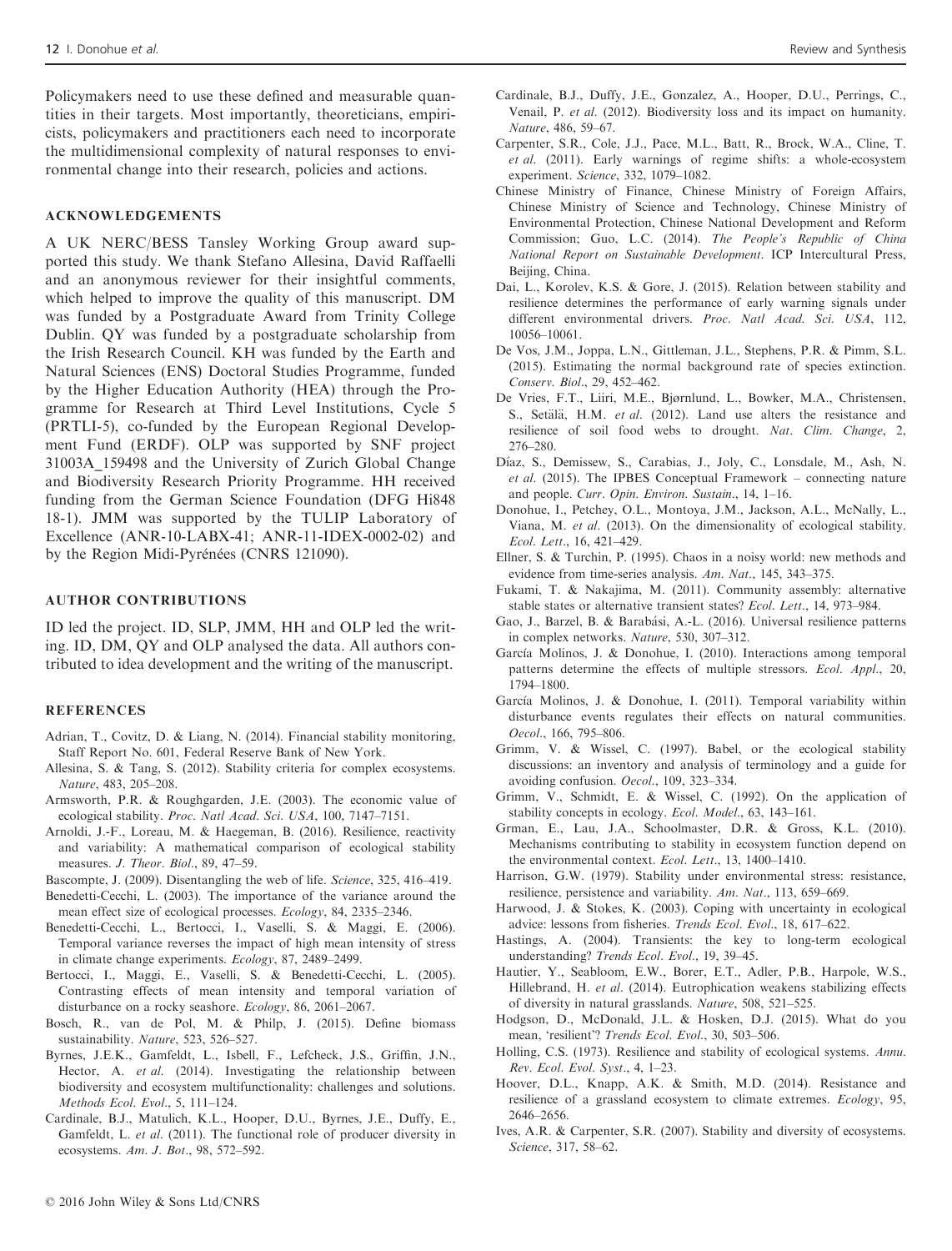- Ives, A.R., Einarsson, A., Jansen, V.A.A. & Gardarsson, A. (2008). Highamplitude fluctuations and alternative dynamical states of midges in Lake Myvatn. Nature, 452, 84–87.
- Ives, A.R., Abbott, K.C. & Ziebarth, N.L. (2010). Analysis of ecological time series with ARMA(p, q) models. Ecology, 91, 858–871.
- Kefi, S., Berlow, E.L., Wieters, E.A., Navarrete, S.A., Petchey, O.L., Wood, S.A. et al. (2012). More than a meal.. integrating non-feeding interactions into food webs. Ecol. Lett., 15, 291–300.
- Klausmeier, C.A. (2008). Floquet theory: a useful tool for understanding nonequilibrium dynamics. Theor. Ecol., 1, 153–161.
- Lloyd, A.L. & Jansen, V.A.A. (2004). Spatiotemporal dynamics of epidemics: synchrony in metapopulation models. Math. Biosci., 188, 1–16.
- Loreau, M. (1994). Material cycling and the stability of ecosystems. Am. Nat., 143, 508-513.
- Loreau, M. & de Mazancourt, C. (2013). Biodiversity and ecosystem stability: a synthesis of underlying mechanisms. Ecol. Lett., 16, 106– 115.
- Loreau, M., Naeem, S., Inchausti, P., Bengtsson, J., Grime, J.P., Hector, A. et al. (2001). Biodiversity and ecosystem functioning: current knowledge and future challenges. Science, 294, 804–808.
- Lu, Y., Nakicenovic, N., Visbeck, M. & Stevance, A.-S. (2015). Policy: five priorities for the UN Sustainable Development Goals. Nature, 520, 432–433.
- MacDougall, A.S., McCann, K.S., Gellner, G. & Turkington, R. (2013). Diversity loss with persistent human disturbance increases vulnerability to ecosystem collapse. Nature, 494, 86–89.
- Mace, G.M. (2014). Whose conservation? Science, 345, 1558–1560.
- Mace, G.M., Reyers, B., Alkemade, R., Biggs, R., Chapin III, F.S., Cornell, S.E. et al. (2014). Approaches to defining a planetary boundary for biodiversity. Glob. Environ. Chang., 28, 289–297.
- May, R.M. (1972). Will a large complex system be stable? Nature, 238, 413–414.
- de Mazancourt, C., Isbell, F., Larocque, A., Berendse, F., De Luca, E., Grace, J.B. *et al.* (2013). Predicting ecosystem stability from community composition and biodiversity. Ecol. Lett., 16, 617–625.
- McCann, K.S. (2000). The diversity-stability debate. Nature, 405, 228–233.
- McCann, K.S. & Rooney, N. (2009). The more food webs change, the more they stay the same. Philos. Trans. R. Soc. B-Biol. Sci., 364, 1789–1801.
- Miller, A.D., Roxburgh, S.H. & Shea, K. (2011). How frequency and intensity shape diversity-disturbance relationships. Proc. Natl Acad. Sci. USA, 108, 5643–5648.
- Montoya, J.M., Pimm, S.L. & Sole, R.V. (2006). Ecological networks and their fragility. Nature, 442, 259–264.
- Mrowicki, R.J., O'Connor, N.E. & Donohue, I. (2016). Temporal variability of a single population can determine the vulnerability of communities to perturbations. J. Ecol., 104, 887–897.
- Naeem, S., Ingram, J.C., Varga, A., Agardy, T., Barten, P., Bennett, G. et al. (2015). Get the science right when paying for nature's services. Science, 347, 1206–1207.
- van Nes, E.H. & Scheffer, M. (2004). Large species shifts triggered by small forces. Am. Nat., 164, 255–266.
- O'Connor, N.E. & Donohue, I. (2013). Environmental context determines multi-trophic effects of consumer species loss. Glob. Change Biol., 19, 431–440.
- O'Connor, N.E., Bracken, M.E.S., Crowe, T.P. & Donohue, I. (2015). Nutrient enrichment alters the consequences of species loss. J. Ecol., 103, 862–870.
- OECD (2001). Governance in the 21st Century. OECD Publications, Paris, France.
- O'Gorman, E.J. & Emmerson, M.C. (2009). Perturbations to trophic interactions and the stability of complex food webs. Proc. Natl Acad. Sci. USA, 106, 13393–13398.
- Okuyama, T. & Holland, J. (2008). Network structural properties mediate the stability of mutualistic communities. Ecol. Lett., 11, 208–216.
- Peters, D.P.C., Lugo, A.E., Chapin, F.S., Pickett, S.T.A., Duniway, M., Rocha, A.V. et al. (2011). Cross-system comparisons elucidate disturbance complexities and generalities. Ecosphere, 2, 1–26.
- Pimm, S.L. (1982). Food Webs. The University of Chicago Press, Chicago, USA.
- Pimm, S.L. (1984). The complexity and stability of ecosystems. Nature, 307, 321–326.
- Pimm, S.L. (1991). The Balance of Nature? Ecological Issues in the Conservation of Species and Communities. The University of Chicago Press, Chicago, USA.
- Pimm, S.L. & Lawton, J.H. (1977). Number of trophic levels in ecological communities. Nature, 268, 329–331.
- Pimm, S.L., Russell, G.J., Gittleman, J.L. & Brooks, T.M. (1995). The future of biodiversity. Science, 269, 347–350.
- Pimm, S.L., Jenkins, C.N., Abell, R., Brooks, T.M., Gittleman, J.L., Joppa, L.N. et al. (2014). The biodiversity of species and their rates of extinction, distribution, and protection. Science, 344, 1246752.
- Pincebourde, S., Sanford, E., Casas, J. & Helmuth, B. (2012). Temporal coincidence of environmental stress events modulates predation rates. Ecol. Lett., 15, 680–688.
- Quinlan, A.E., Berbés-Blázquez, M., Haider, L.J. & Peterson, G.D. (2016). Measuring and assessing resilience: broadening understanding through multiple disciplinary perspectives. J. Appl. Ecol., 53, 677–687.
- Rockström, J., Steffen, W., Noone, K., Persson, A., Chapin, F.S., Lambin, E.F. et al. (2009). A safe operating space for humanity. Nature, 461, 472–475.
- Rohr, R.P., Saavedra, S. & Bascompte, J. (2014). On the structural stability of mutualistic systems. Science, 345, 416.
- Ruokolainen, L. & Fowler, M.S. (2008). Community extinction patterns in coloured environments. Proc. R. Soc. B, 275, 1775–1783.
- Scheiner, S.M. (2013). The ecological literature, an idea-free distribution. Ecol. Lett., 16, 1421–1423.
- Shou, W., Bergstrom, C.T., Chakraborty, A.K. & Skinner, F.K. (2015). Theory, models and biology. eLife, 4, e07158.
- Sole, R.V. & Montoya, J.M. (2001). Complexity and fragility in ecological networks. Proc. R. Soc. B, 268, 2039–2045.
- Sousa, W.P. (1984). The role of disturbance in natural communities. Annu. Rev. Ecol. Evol. Syst., 15, 353–391.
- Staniczenko, P.P.A., Lewis, O.T., Jones, N.S. & Reed-Tsochas, F. (2010). Structural dynamics and robustness of food webs. Ecol. Lett., 13, 891–899.
- Steffen, W., Richardson, K., Rockström, J., Cornell, S.E., Fetzer, I., Bennett, E.M. et al. (2015). Planetary boundaries: guiding human development on a changing planet. Science, 347, 1259855.
- Stenseth, N.C., Durant, J.M., Fowler, M.S., Matthysen, E., Adriaensen, F., Jonzén, N. et al. (2015). Testing for effects of climate change on competitive relationships and coexistence between two bird species. Proc. R. Soc. B, 282, 20141958.
- Stockholm Resilience Centre (2012). Planetary Boundaries: Addressing some key misconceptions. Available at: [http://www.stockholm](http://www.stockholmresilience.org/21/research/research-news/7-2-2012-addressing-some-key-misconceptions.html) [resilience.org/21/research/research-news/7-2-2012-addressing-some-key](http://www.stockholmresilience.org/21/research/research-news/7-2-2012-addressing-some-key-misconceptions.html)[misconceptions.html](http://www.stockholmresilience.org/21/research/research-news/7-2-2012-addressing-some-key-misconceptions.html). Last accessed 30 August 2015.
- Suweis, S., Simini, F., Banavar, J. & Maritan, A. (2013). Emergence of structural and dynamical properties of ecological mutualistic networks. Nature, 500, 449–452.
- Tallis, H., Mooney, H., Andelman, S., Balvanera, P., Cramer, W., Karp, D. et al. (2012). A global system for monitoring ecosystem service change. Bioscience, 62, 977–986.
- Tamburello, L., Bulleri, F., Bertocci, I., Maggi, E. & Benedetti-Cecchi, L. (2013). Reddened seascapes: experimentally induced shifts in 1/f spectra of spatial variability in rocky intertidal assemblages. Ecology, 94, 1102–1111.
- TEEB (2010). The Economics of Ecosystems and Biodiversity: Mainstreaming the Economics of Nature: A Synthesis of the Approach, Conclusions and Recommendations of TEEB. Progress Press, Malta.
- Thebault, E. & Fontaine, C. (2010). Stability of ecological communities and the architecture of mutualistic and trophic networks. Science, 329, 853–856.
- Tilman, D., Reich, P.B. & Knops, J.M.H. (2006). Biodiversity and ecosystem stability in a decade-long grassland experiment. Nature, 441, 629–632.